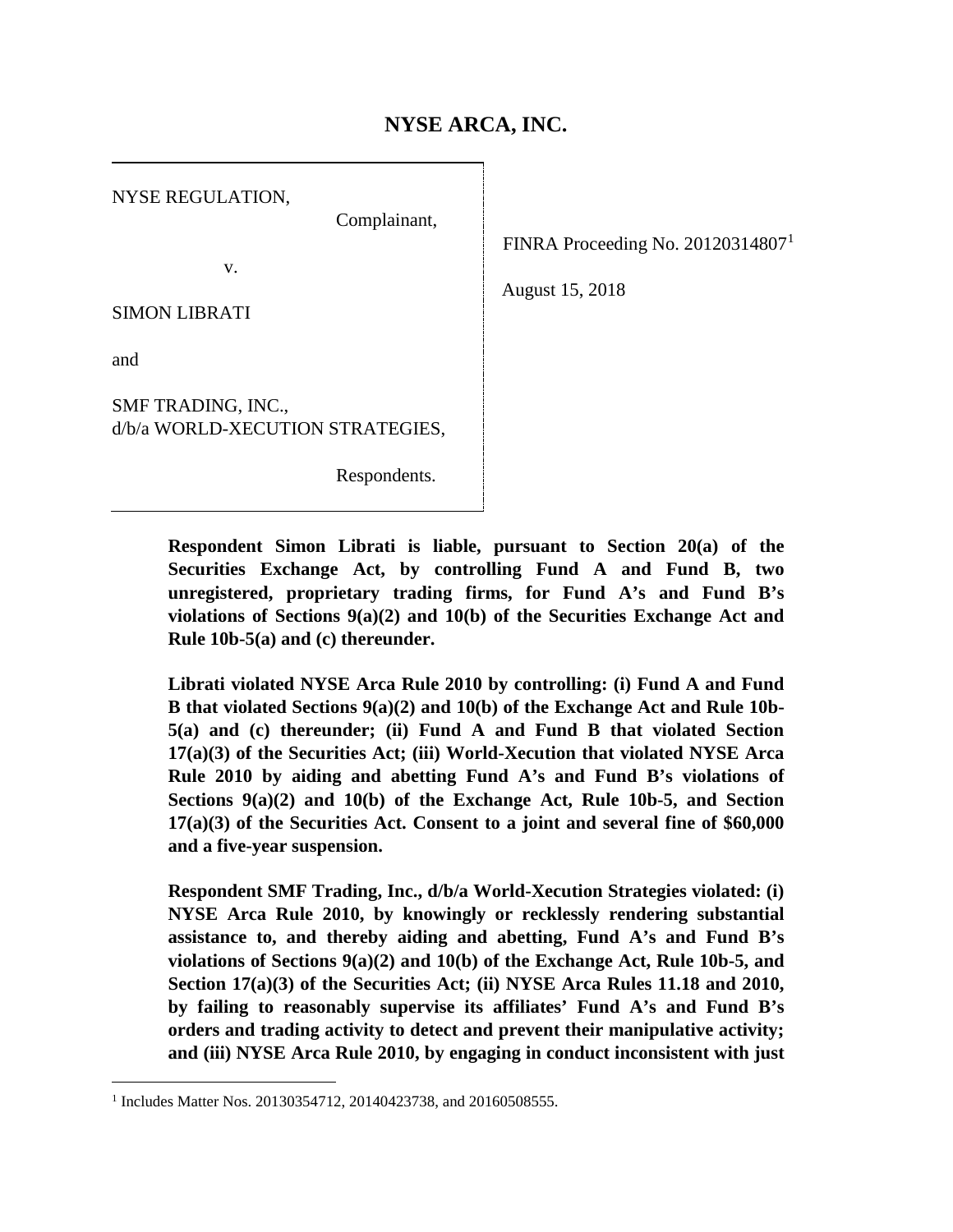**and equitable principles of trade by introducing the toxic order flow, including layering and spoofing, of its affiliates, Fund A and Fund B. Consent to a joint and several fine of \$60,000 and expulsion.**

#### **Appearances**

For the Complainant: W. Kwame Anthony, Esq., Elyse D. Kovar, Esq., Eric S. Brown, Esq., Andrew Beirne, Esq., and Elizabeth Hogan, Esq., FINRA Department of Enforcement.

For the Respondent: Stephen J. Crimmins, Esq. and Heather B. Middleton, Esq., Murphy & McGonigle, P.C.

#### **DECISION**

Simon Librati ("Librati") and SMF Trading, Inc., d/b/a World-Xecution Strategies ("World-Xecution") and NYSE Arca, Inc. entered into an Offer of Settlement and Consent for the sole purpose of settling this disciplinary proceeding, without adjudication of any issues of law or fact, and without admitting or denying any allegations or findings referred to in the offer of settlement.<sup>[2](#page-1-0)</sup> The Hearing Officer accepts the Offer of Settlement and Consent and issues this Decision in accordance with NYSE Arca Rules.<sup>[3](#page-1-1)</sup>

### **FINDINGS OF FACTS AND VIOLATIONS**

### **Background and Jurisdiction**

1. Librati entered the securities industry in 1993. In approximately early 2008, with a business partner, Librati formed "Fund A,"[4](#page-1-2) a foreign, unregistered proprietary trading firm that operated as a trading fund. On or about August 25, 2011, Librati and his partner bought SMF Trading, Inc., a registered broker-dealer that was an Equities Trading Permit Holder with NYSE Arca, Inc. ("NYSE Arca") from September 2, 2005, to June 13, 2013, and remains a Financial Industry Regulatory Authority ("FINRA") member. They brought on additional partners and added additional entities to their partnership. Collectively, the partners made decisions about all of the entities, including the securities business of Fund A and SMF Trading. On May 14, 2013, SMF Trading began doing business as World-Xecution. By virtue of his ownership and control of World-Xecution, Librati was subject to NYSE Arca's jurisdiction.

<span id="page-1-0"></span> <sup>2</sup> FINRA's Office of Hearing Officers reviewed the Offer of Settlement and Consent under the terms of a Regulatory Services Agreement (as amended) among NYSE Group, Inc., New York Stock Exchange LLC, NYSE Arca, Inc., NYSE American LLC, and FINRA.

<span id="page-1-1"></span><sup>&</sup>lt;sup>3</sup> The facts, allegations, and conclusions contained in this Decision were taken from the executed Offer of Settlement and Consent. Prior to August 17, 2017, the rules involved in this matter were called NYSE Arca Equities Rules.

<span id="page-1-2"></span><sup>4</sup> Designations of Fund A, Fund B, and BD Nos. 1–5 provide anonymity to entities not party to the settlement resulting in this Decision.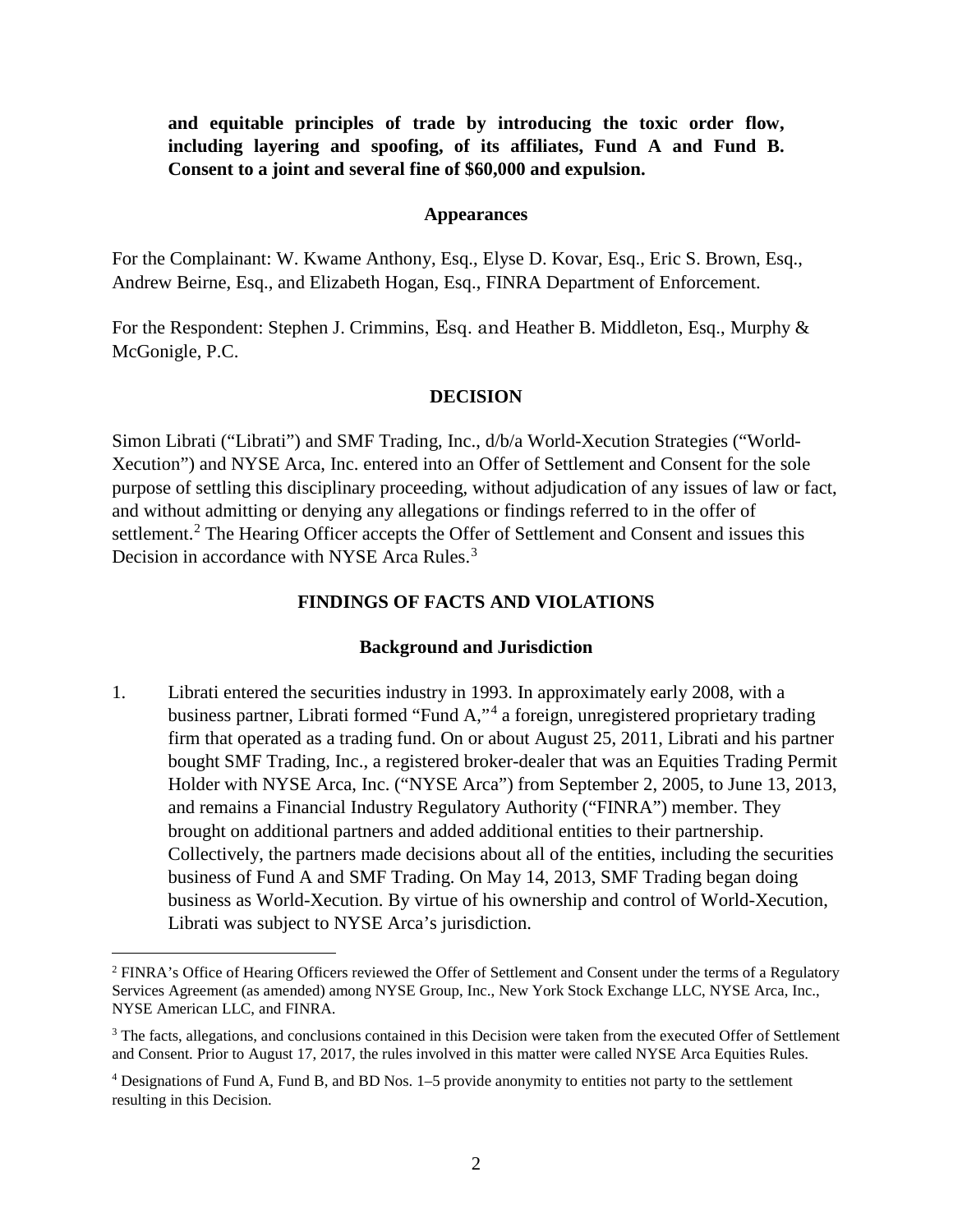- 2. In May 2013, Librati and his original business partner formed BD No. 5, a broker-dealer that registered with NYSE Arca on May 15, 2014, and remains a member of NYSE Arca. (BD Nos. 1–4 referenced within.) Also in 2013, they formed "Fund B," another foreign, unregistered proprietary trading firm that operated as a trading fund, and they brought on additional partners. Collectively, the partners made decisions about all of the entities, including the securities business of Fund A, Fund B, World-Xecution, and BD No. 5. Librati was an associated person of BD No. 5 until August 31, 2016. FINRA sent a letter on March 24, 2014, and subsequent correspondence, to notify Librati and World-Xecution of these investigations.
- 3. On behalf of NYSE Arca, in Matter Nos. 20120314807, 20130354712, 20140423738, and 20160508555, the staff in the Quality of Markets Section of FINRA's Department of Market Regulation reviewed Librati's activity with respect to partially owning and controlling two unregistered proprietary trading firms, Fund A and Fund B, which engaged in trading activity that included market manipulation and fraud, including layering and spoofing, on multiple markets, including NYSE Arca. The staff also reviewed activity by World-Xecution, which introduced Fund A's and Fund B's order flow, and Librati's activity with respect to partially owning and controlling World-Xecution and BD No. 5, which introduced or executed trades of Fund A and Fund B.
- 4. Pursuant to Section 20(a) of the Securities Exchange Act of 1934 ("Exchange Act"), Librati is liable as a controlling person for Fund A's and Fund B's violations of Sections  $9(a)(2)$  and  $10(b)$  of the Exchange Act, and Rule  $10b-5(a)$  and (c) thereunder. In addition, Librati violated NYSE Arca Rule 2010 as a controlling person of two proprietary trading firms that engaged in trading activity including market manipulation and fraud, particularly layering and spoofing, from 2012 through August 2016 through two brokerdealers of which he also was a controlling person. Librati also violated NYSE Arca Rule 2010 as a controlling person of World-Xecution, which, aided and abetted violations of the Exchange Act and the Securities Act of 1933 ("Securities Act").
	- 5. World-Xecution violated NYSE Arca Rule 2010 by aiding and abetting Fund A's and Fund B's violations of Sections 9(a)(2) and 10(b) of the Exchange Act, Rule 10b-5, and Section 17(a)(3) of the Securities Act. World-Xecution also violated NYSE Arca Rules 11.18[5](#page-2-0) and 2010 by failing to reasonably supervise Fund A's and Fund B's orders and trades to detect and prevent the manipulative activity.

# **Relevant Disciplinary History**

6. Librati and World-Xecution have no relevant disciplinary history.

<span id="page-2-0"></span> <sup>5</sup> When the violations occurred, the rule cited as NYSE Arca Rule 11.18 was designated NYSE Arca Equities Rule 6.18.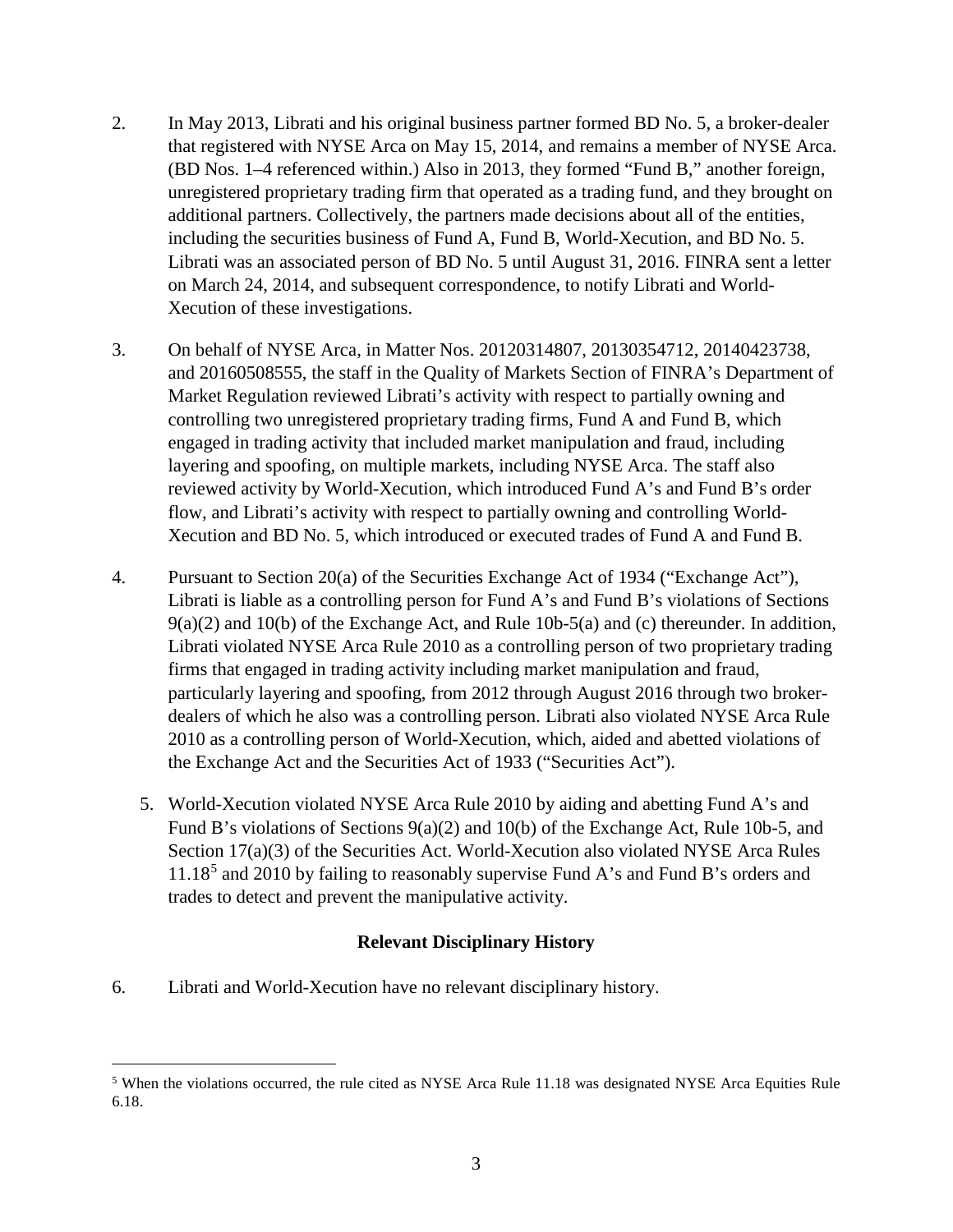### **Violations**

## *Layering and Spoofing*

- 7. "Layering" is a form of market manipulation that typically includes placement of multiple limit orders on one side of the market at various price levels intended to create the appearance of a change in the levels of supply and demand. In some instances, layering involves placing multiple limit orders at the same or varying prices across multiple exchanges or other trading venues. An order is executed on the opposite side of the market and most, if not all, of the multiple limit orders are immediately cancelled. The purpose of the multiple orders subsequently cancelled is to induce or trick other market participants to enter orders due to the appearance of interest created by the orders resulting in a more favorable execution on the opposite side of the market for the trader.
- 8. Similar to layering, "spoofing" is a form of manipulative trading which involves a market participant placing non-bona fide orders, generally inside the existing national best bid and offer ("NBBO"), with the intention of briefly triggering some type of response from another market participant, followed by cancellation of the non-bona fide order, and the entry of an order on the other side of the market.

## *Librati and His Business Partner Form Fund A*

- 9. In 2008, Librati, a Canadian citizen and resident with a business office in Canada, and his partner formed Fund A under the laws of the Cayman Islands as a proprietary trading firm. In early 2012, they brought on additional partners, after which Librati owned 38 percent of Fund A. Fund A entered into contracts with trading managers that managed groups of traders, resulting in Fund A having thousands of unregistered day traders in foreign countries to trade for Fund A's account. Librati personally did not trade for Fund A.
- 10. Librati and his partners hired unregistered risk managers in Canada to identify potential groups of traders for Fund A. Based upon recommendations and information the risk managers provided about proposed trading groups' strategies, buying power requirements, and history of success, they decided which groups of traders to accept. Fund A entered into negotiated agreements with each trading group pursuant to which the trading group kept approximately 85 to 90 percent of the trading profits, and Fund A retained approximately 10 to 15 percent. Generally, neither the trading managers nor the traders contributed any capital, and they did not absorb trading losses. Librati and his partners, as Fund A's owners, bore the trading risks. Fund A paid each group's share to the trading manager, and the manager was responsible for paying each group's traders.
- 11. Librati and his original partner allocated money for Fund A to trade through each of the trading groups. They imposed strict credit limits and controls on the type and volume of activity and financial exposure of the trading. The individual traders and groups of traders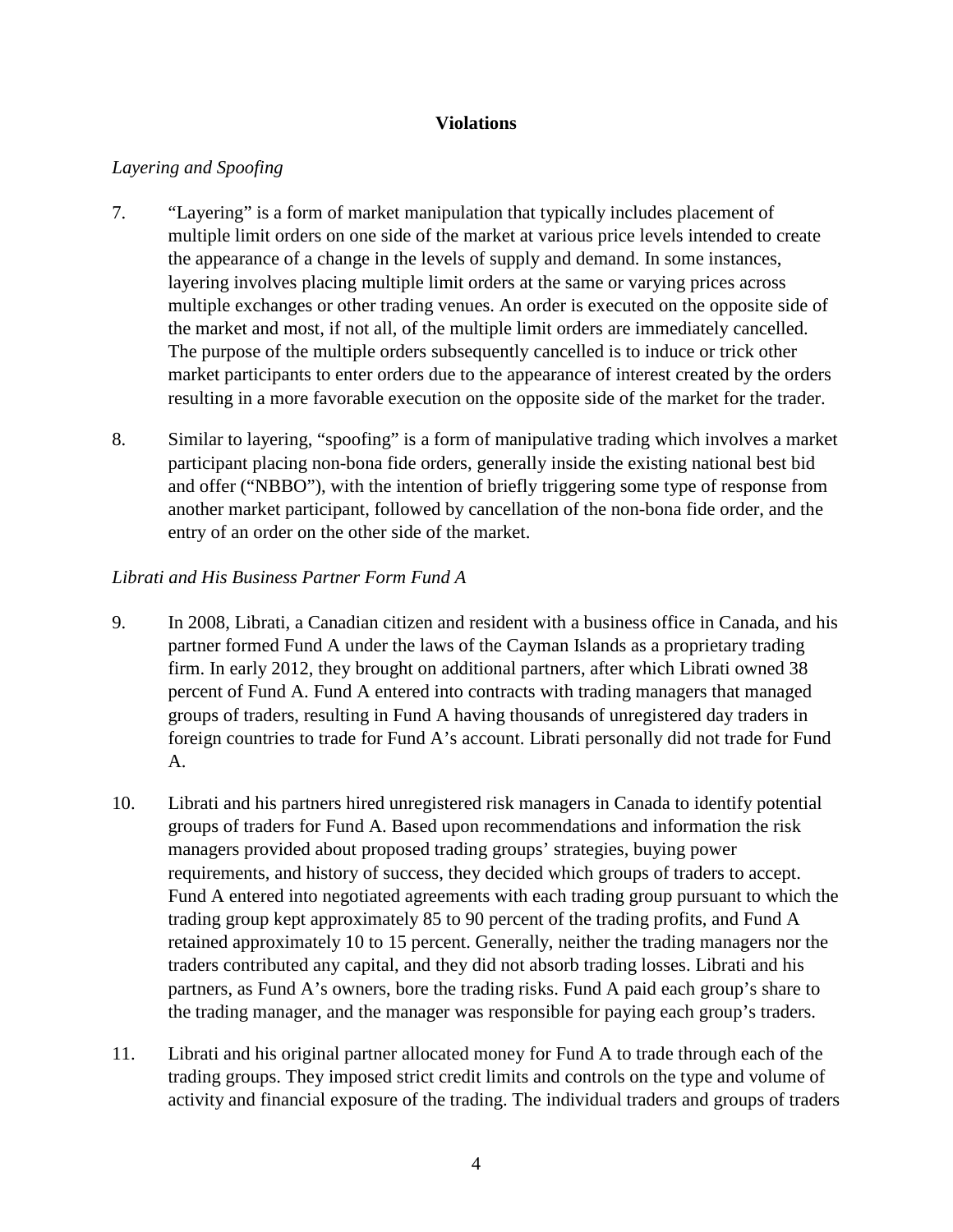for Fund A were fungible and Librati and his partners could terminate them at any time, and each trading group could terminate its individual traders. Fund A retained the unpaid trading profits of any terminated traders dismissed for questionable activities.

## *Fund A Engages in Layering and Spoofing in the United States*

- 12. In 2008, Fund A became a customer of BD No. 1, a U.S. registered broker-dealer. BD No. 1 provided Fund A with direct market access to a number of exchanges in the United States, including NYSE Arca. Fund A's traders utilized third-party order management systems and entered orders directly on U.S. markets using BD No. 1's market participant identifier ("MPID").
- 13. Through the access BD No. 1 provided, Fund A engaged in trading activity that included a pattern and practice of layering and other manipulative trading. Between 2008 and 2013, Fund A's trading triggered hundreds of thousands of regulatory alerts at FINRA and multiple exchanges for layering and other manipulative trading.
- 14. FINRA and the Securities and Exchange Commission ("SEC") directed regulatory inquiries to BD No. 1 about Fund A's activity. BD No. 1 also received reports from the exchanges showing exceptions that evidenced potentially violative trading activity. BD No. 1 in turn forwarded some of the reports to Fund A. For example, on January 7, 2010, BD No. 1 sent an email to Librati and a Fund A employee with attachments showing potential wash trades on three exchanges, with the message, "Please provide written confirmation of your review and if wash trades have been detected, what action has been taken to prevent future occurrences." BD No. 1 routinely sent identical emails to Librati and others at Fund A about other instances throughout the year.
- 15. Fund A and Fund B cleared their trades through registered broker-dealers. On November 3, 2010, the SEC adopted its Market Access Rule, Exchange Act Rule 15c3-5, requiring broker-dealers providing market access to have adequate risk management and supervisory systems to surveil for and prevent layering and other manipulative trading activity, among other things.
- 16. In approximately July 2011, after the SEC expressed concerns to BD No. 1 about Fund A's trading, BD No. 1 discussed with Librati and his partner the idea of having their own broker-dealer introduce Fund A's orders to BD No. 1.

# *Librati and his Partner Purchase World-Xecution*

17. In August 2011, Librati and his partner purchased World-Xecution, a broker-dealer already registered with FINRA and multiple other exchanges. Librati was not licensed but was an associated person based on partial ownership and control. They installed other licensed securities professionals as officers and executives of World-Xecution. Fund A continued trading directly with BD No. 1 through December 2011. In January 2012,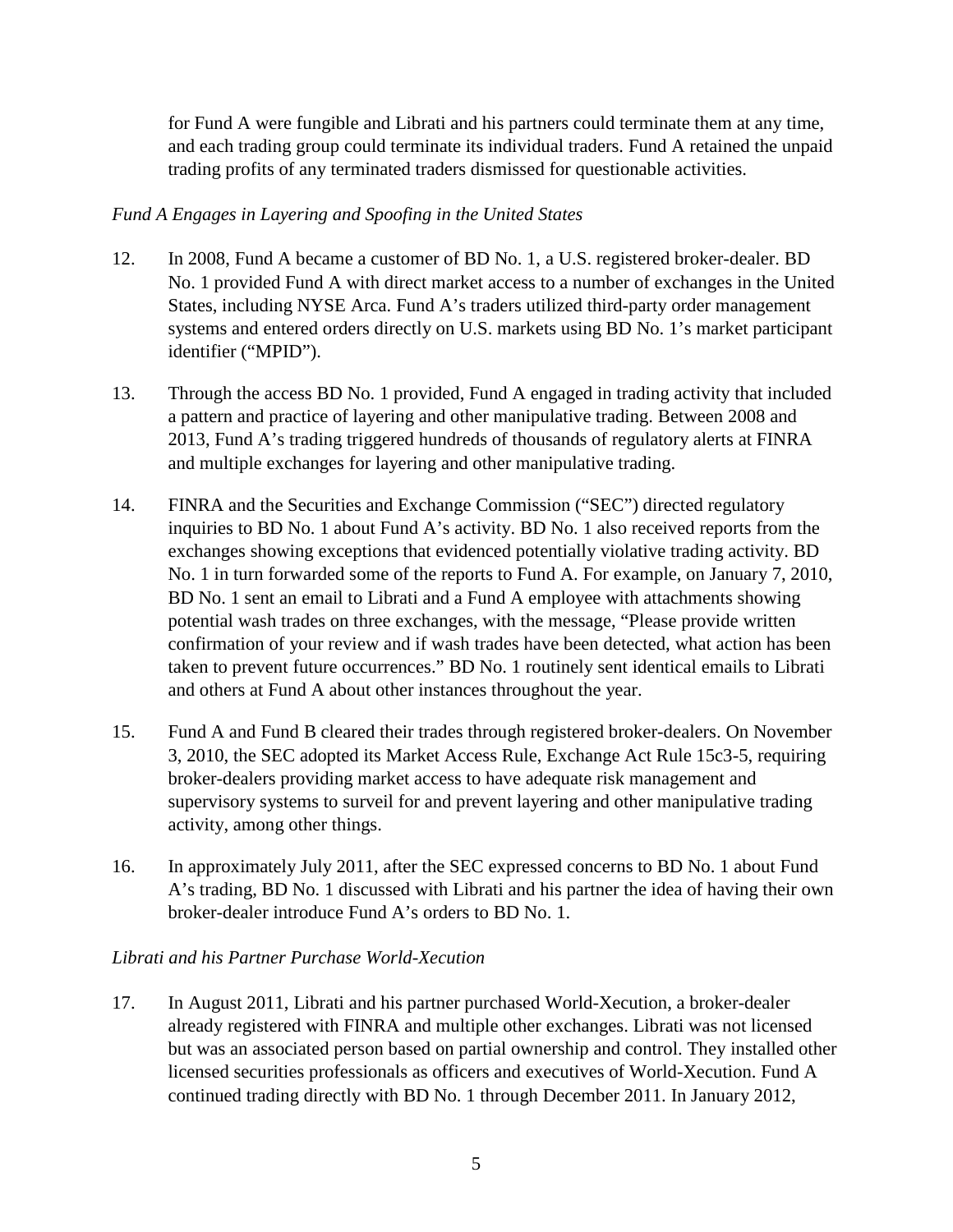World-Xecution began introducing Fund A's order flow to BD No. 1, which continued Fund A's access to multiple securities exchanges, and Fund A's traders continued to engage in manipulative layering.

18. By mid-2012, Librati and his original partner each owned 38 percent of World-Xecution and its affiliates, including Fund A, and the minority partners owned 24 percent. The minority partners were licensed securities professionals.

# *Fund A Continues Layering and Spoofing through World-Xecution*

- 19. From January 2012 through January 2013, World-Xecution introduced Fund A's order flow to BD No. 1, and Fund A traders continued manipulative layering, triggering more than 200,000 surveillance alerts at FINRA.
- 20. Librati and World-Xecution were on notice of certain manipulative activity by Fund A through regulatory inquiries sent to BD No. 1. BD No. 1, in turn, sent inquiries to Fund A about the manipulative trading. For example, on March 29, 2012, BD No. 1 sent an email to Librati and others at Fund A stating, in part, "[An exchange] has detected potential layering and other manipulative activity in these symbols through [BD No. 1's MPID] in today's market."
- 21. In the middle of receiving these inquiries, in July 2012, Librati and his partner exchanged emails containing a Wall Street Journal article about disciplinary action taken against another firm for layering.
- 22. Librati and his partner frequently communicated about regulatory issues, including in August 2012, when Librati and his partner exchanged emails about Fund A operating in "grey areas" and regulators not liking Fund A's business.
- 23. FINRA began sending regulatory inquiries directly to World-Xecution, of which Librati was a controlling person, in its capacity as the introducing broker for Fund A.
- 24. On September 5, 2012, an employee at BD No. 1 sent an email to Librati and others at Fund A stating:

Simon, please be aware that we receive frequent contacts from exchanges, and one exchange has told me that they don't see this type of pattern from ANY other MPID across the market. Market makers are complaining to the exchanges. This pattern of entering orders which move the NBBO, enticing market makers into these prices, entering a large order on the opposite side of the market which executes, then cancelling the orders that moved the NBBO, is raising a lot of red flags.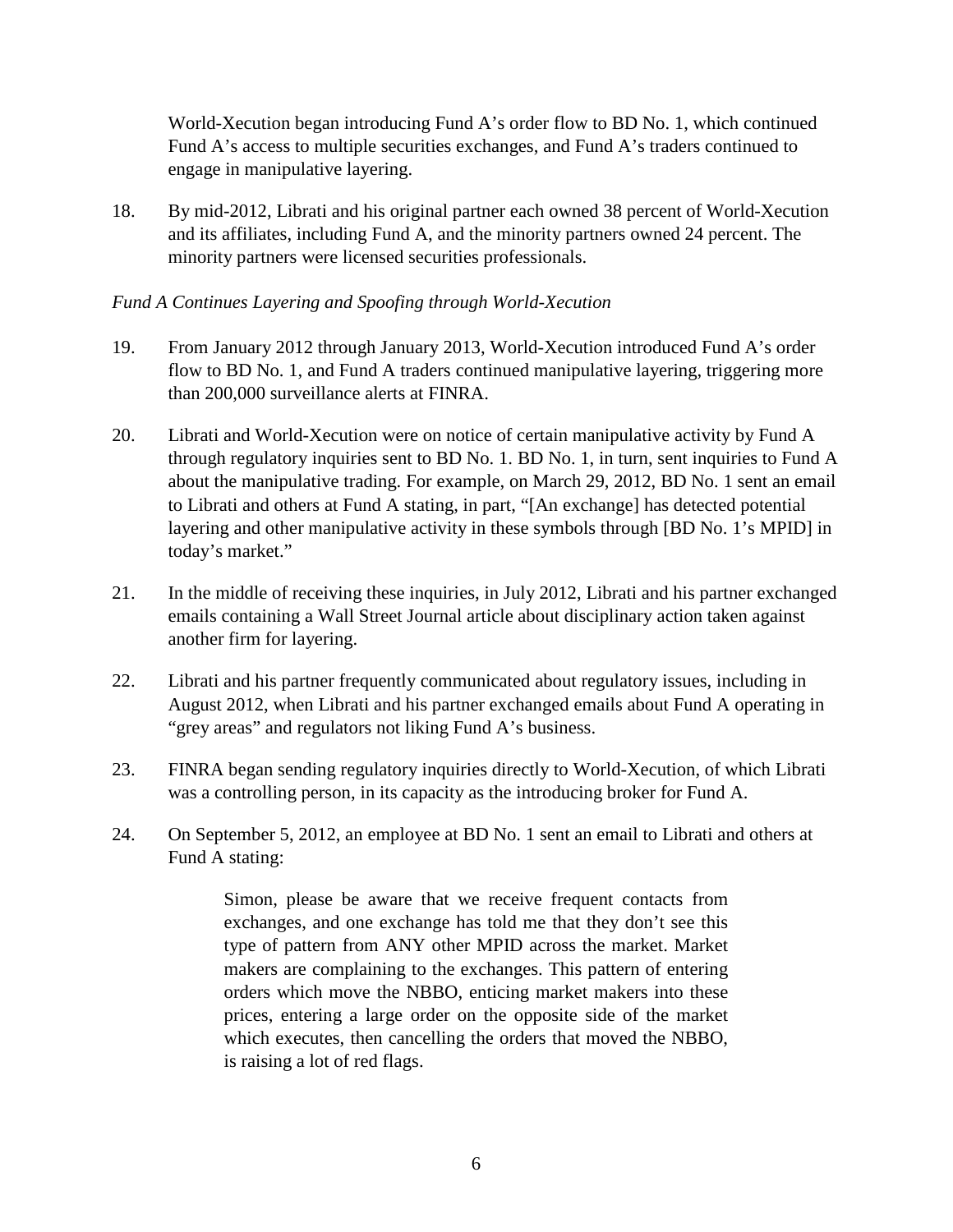- 25. Five weeks later, by letter dated October 10, 2012, BD No. 1 notified World-Xecution, including a copy directly to Librati, that it was terminating BD No. 1's relationship with World-Xecution in 30 days. BD No. 1 extended the deadline, and Fund A continued trading through BD No. 1 through January 2013.
- 26. After BD No. 1 informed World-Xecution it was terminating the relationship, Librati and his partners began establishing relationships on behalf of World-Xecution and Fund A with BD No. 2, an unaffiliated registered broker-dealer, in November 2012, and BD No. 3, another unaffiliated registered broker-dealer, in December 2012.
- 27. Fund A's traders engaged in layering and spoofing from approximately November 2012 through May 2013 through BD No. 2.
- 28. Fund A's traders engaged in layering and spoofing from approximately January 2013 through October 2013 through BD No. 3.

# *Fund B*

- 29. In March 2013, Librati and his partners formed Fund B, a second unregistered, foreign proprietary firm that also operated as a trading fund, with the same owners as Fund A (38 percent Librati, 38 percent his partner, and 24 percent the other partners). They created it, in part, because they thought it would be a good vehicle for raising capital. Fund A became Fund B's "investment agent," and in approximately October 2013, an account was opened for Fund B at BD No. 4. Fund A's traders now traded for Fund B's account. Librati personally did not trade for Fund B.
- 30. From October 2013 through July 2014, Fund A's traders continued layering and spoofing in Fund B's account at BD No. 4.
- 31. BD No. 4's relationship with World-Xecution terminated, effective July 10, 2014.

# *Librati and His Partner Form BD No. 5*

- 32. Librati and his partners formed BD No. 5 on May 7, 2013. Librati remained unlicensed but was an associated person based on partial ownership and control. As with World-Xecution, they installed licensed securities professionals as officers and executives of BD No. 5. Librati and his partners capitalized BD No. 5 with millions of dollars. Librati and his partner each owned a 38-percent stake in BD No. 5, and the other partners collectively owned a 24-percent stake in BD No. 5. As time went on, they brought on additional partners, and Librati sold his remaining 33 percent ownership in August 2016.
- 33. BD No. 5 provided market access to Fund B beginning in July 2014. BD No. 5 also introduced Fund B's order flow to BD No. 2, a registered broker-dealer, between July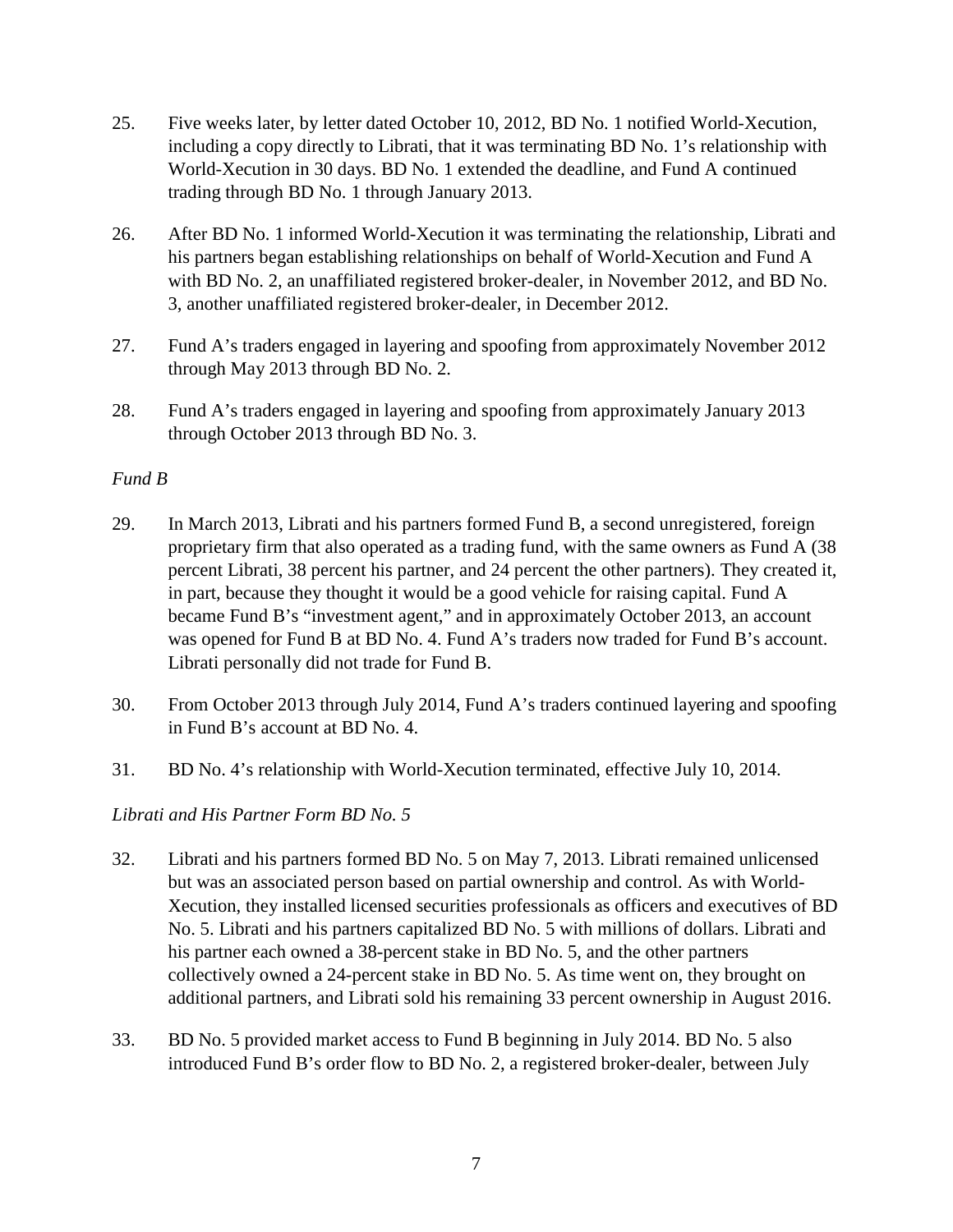2014 and July 2015. BD No. 5 has introduced Fund B's order flow to BD No. 6, a registered broker-dealer, since approximately July 2015.

- 34. Librati was indirectly involved in the development of a trade surveillance system at BD No. 5.
- 35. Fund A and Fund B generated substantial revenues for Librati and his partners, and a portion of these revenues resulted from transactions involving layering and spoofing, including transactions not detected by the surveillance system at BD No. 5.
- 36. As noted above, Fund A and Fund B profited by retaining between 10 and 15 percent of net revenues from their trading, including the portion from layering, and Librati and his partners profited as owners of Fund A and Fund B. Although the total amount has not been quantified, Fund A and Fund B kept any unpaid profits from traders terminated due to suspicious trading.
- 37. World-Xecution also profited from transactions executed by Fund A, including those involving layering, through commissions, fees, and rebates. Librati and his partners also profited through ownership of BD No. 5, which introduced and executed Fund A's and Fund B's trades.
- 38. As set forth above, when relationships ended between unaffiliated broker-dealers and Fund A or World-Xecution, Librati and his partners established relationships with other registered broker-dealers and created their own registered broker-dealer, BD No. 5, to ensure continued market access for Fund A and Fund B.
- 39. Librati directed that certain steps be taken to address Fund A's and Fund B's layering, but his efforts focused on individual instances of layering by individual traders. Librati directed that individual traders be terminated and substantially shrank the business transacted, but he never otherwise changed Fund A's or Fund B's business model or took action to prevent their manipulative activity. Fund A and Fund B kept the unpaid profits that the terminated traders generated. Librati directly or indirectly controlled Fund A and Fund B while fund traders engaged in layering, and layering continued through Fund A and Fund B in varying degrees for years.
- 40. At least three registered broker-dealers who executed Fund A's order flow were charged or settled disciplinary actions in connection with Fund A's trading. In June 2014, the SEC charged BD No. 1 with numerous violations, including failing to reasonably supervise to prevent or detect pre-arranged trading, wash trades, and layering, a portion of which consisted of Fund A's trades. In August 2014, FINRA filed a complaint against BD No. 1 for violating its supervisory obligations, and Fund A's trading constituted most of the trading that BD No. 1 failed to supervise. The same day FINRA filed its complaint, BD No. 5's chief compliance officer circulated a copy of the complaint to Librati. Later, in 2014 and 2015, the SEC and multiple self-regulatory organizations collectively fined BD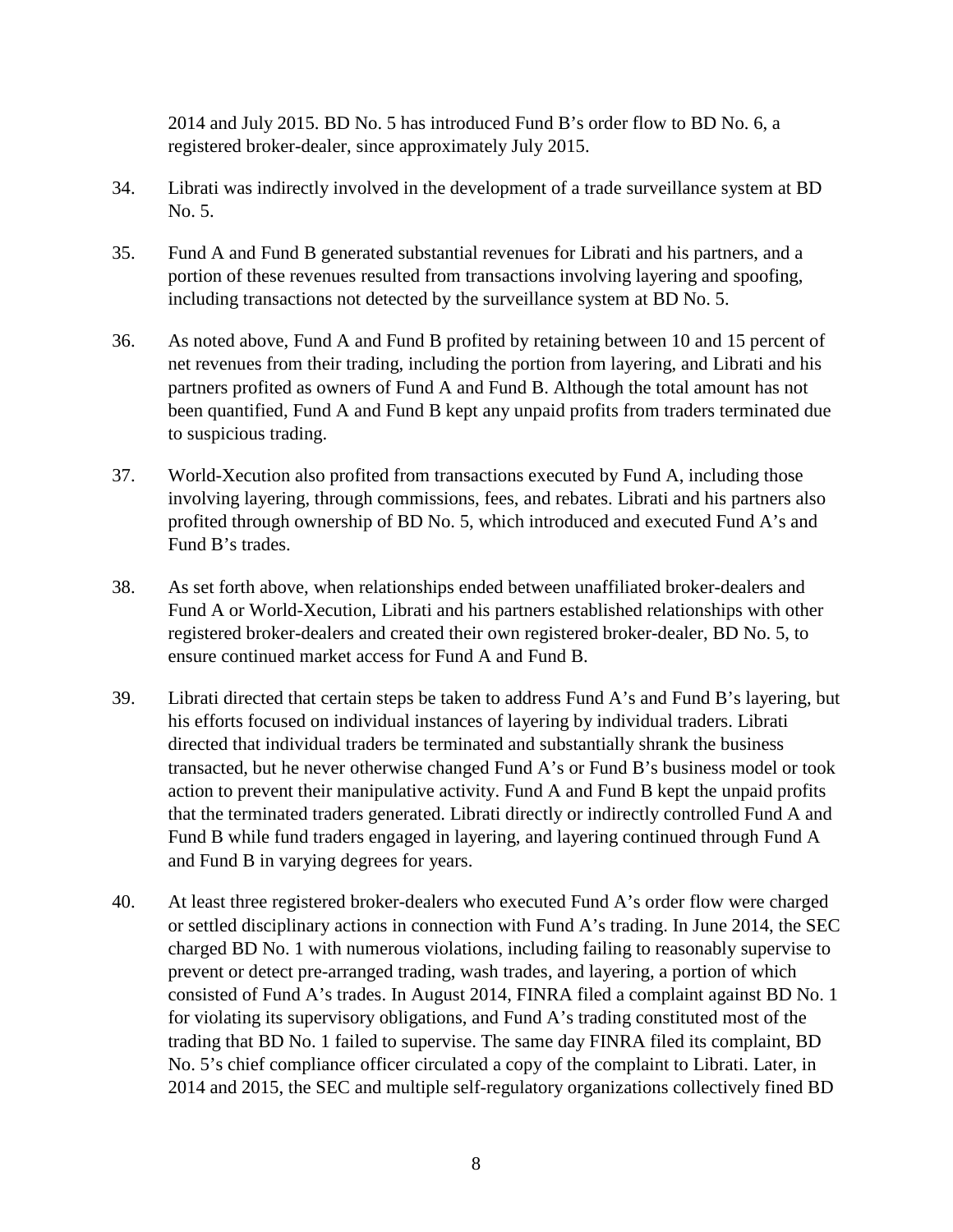No. 1 over \$4.2 million for failing to supervise its direct market access business, including in part for failing to prevent or detect Fund A's layering.

- 41. In 2015, FINRA and multiple exchanges censured and imposed a fine of \$1 million against BD No. 2 for inadequate supervision of layering, among other things, and some of the trading was attributable to Fund A.
- 42. In April 2018, FINRA and multiple exchanges censured and imposed a fine of \$1,575,000 against BD No. 3 for violations of SEC Rule 15c3-5 and inadequate supervision of layering, among other things, and some of the conduct was attributable to Fund A.

## *World-Xecution's Deficient Supervision*

- 43. World-Xecution took limited steps to give the appearance of preventing layering by certain Fund A and Fund B traders, but those steps were ineffective. World-Xecution terminated individual traders rather than the accounts as a whole, even though the traders had no ownership interests in the accounts. In addition, since Librati and his partners purchased World-Xecution in order to introduce Fund A's order flow, and Librati and his partners and World-Xecution's executives owned Fund A and World-Xecution, their subordinates at World-Xecution could not realistically terminate Fund A as an account.
- 44. World-Xecution failed to establish, maintain, and enforce supervisory systems, including written procedures and separate systems of follow-up and review, reasonably designed to detect and prevent manipulative trading activity and fraud, including by affiliates, Fund A and Fund B.
- 45. World-Xecution's surveillance practices and exception reports were deficient. Certain employees with compliance responsibilities were unfamiliar with the firm's written supervisory procedures (which were also deficient), and World-Xecution ignored multiple red flags. The built-in conflicts of interest, deficiencies in World-Xecution's exception reports, and inadequate written supervisory procedures allowed World-Xecution to continue facilitating the manipulative activity.
- 46. FINRA staff members identified over 200,000 instances of apparent layering and spoofing by certain traders for Fund A from January 2012 to January 2013, with more than 150,000 occurring between August 2012 and January 2013. These instances generated numerous regulatory inquiries that, together with World-Xecution's own surveillances, served as red flags that Fund A was engaging in manipulative trading.
- 47. From January to March 2012, World-Xecution lacked exception reports to monitor for manipulative activity other than deficient wash sale reports it received from BD No. 1, which were the only reports that BD No. 1 provided to World-Xecution. Before March 2012, World-Xecution did not review exception reports. In March 2012, World-Xecution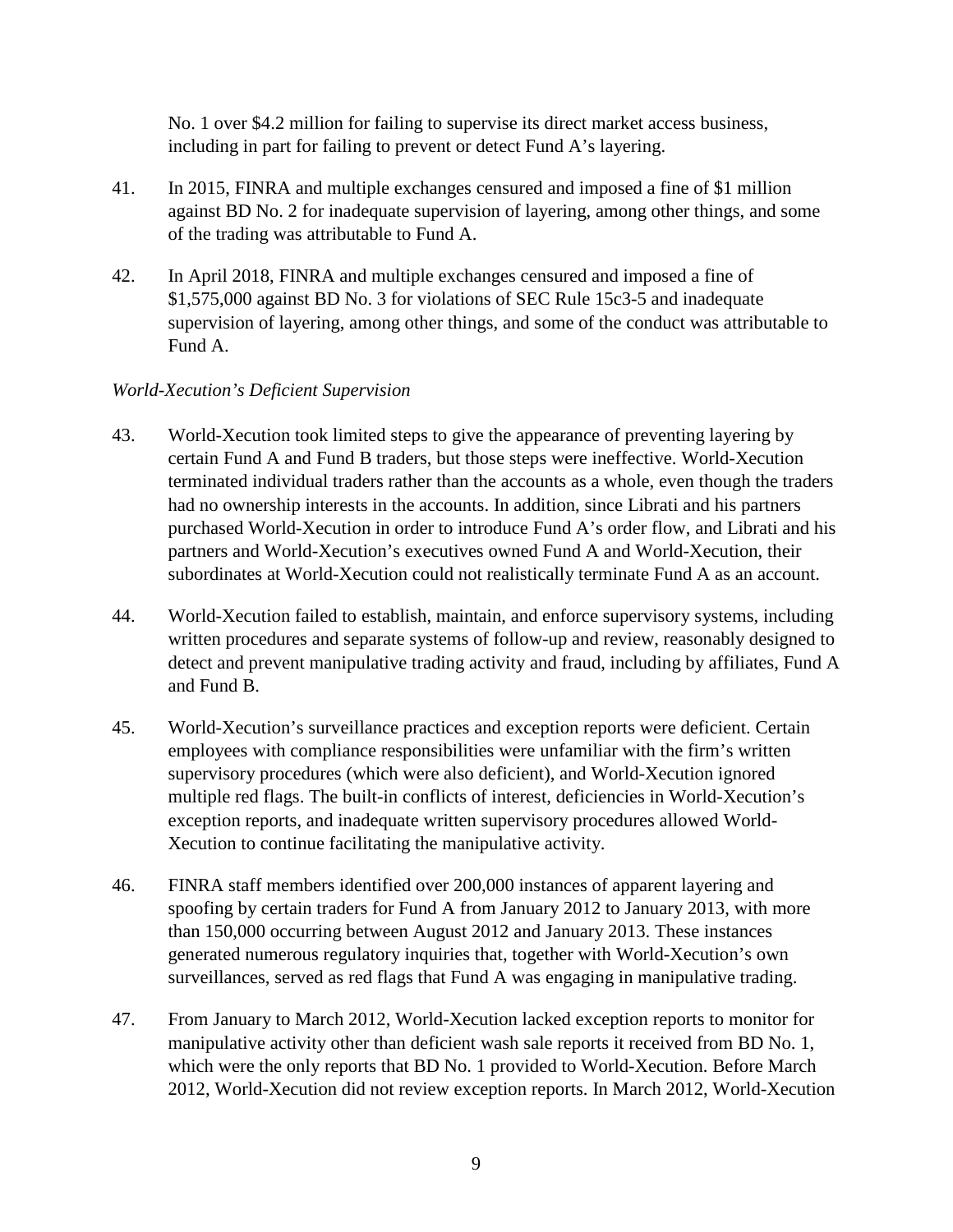developed exception reports to identify the ratio of cancellations to executions, marking the close, spoofing, and wash sales, and performed a retroactive review of trading activity. The reports, however, did not function consistently. Intermittent interruptions stopped World-Xecution from reviewing regularly to detect manipulative activity for at least three months. Once functioning, the reports provided the reviewer with aggregate summary level information and allowed access to details regarding identified activity, but it was at the reviewer's discretion to determine what activity, if any, required further review. World-Xecution lacked written procedures outlining steps for reviewing the exception reports, and lacked uniformity in selection criteria or in a method of conducting reviews. The individuals responsible for reviewing exception reports did not receive any training on how to review the reports.

- 48. World-Xecution failed to follow its own procedures for conducting due diligence investigations on new traders at Fund A. According to World-Xecution's procedures, it was required to investigate and verify identities for all new customers, including "agents with trading authority on behalf of a customer, even if they are not the beneficial owner of the account." In January 2012, however, World-Xecution authorized 2,482 traders to trade for Fund A for two months without performing background checks or verifying any traders' identifications and allowing individual traders to trade under multiple trader identification numbers.
- 49. World-Xecution failed to stop layering and spoofing by its affiliate, Fund A. The volume of layering, particularly between August 2012 and January 2013, evidences that World-Xecution failed to supervise reasonably.

### *Summary of Violations*

- 50. By reason of the conduct described above, Fund A and Fund B directly or indirectly, acting intentionally, knowingly or recklessly, by the use of the mails or means or instrumentalities of interstate commerce, or a facility of a national securities exchange, effected, alone or with one or more other persons, a series of transactions in securities creating actual or apparent active trading in such securities, or raising or depressing the price of such securities, for the purpose of inducing the purchase or sale of such securities by others.
- 51. Fund A and Fund B, directly or indirectly, acting intentionally, knowingly or recklessly, in connection with the purchase or sale of securities, by use of the means or instrumentalities of interstate commerce or the facilities of a national securities exchange or the mail: (a) employed devices, schemes, or artifices to defraud; and (b) engaged in acts, practices, or courses of business which operated or would have operated as fraud or deceit upon other persons.
- 52. As a result of the foregoing conduct, Fund A and Fund B violated Exchange Act Sections  $9(a)(2)$  and  $10(b)$ , and Rule 10b-5(a) and (c) thereunder.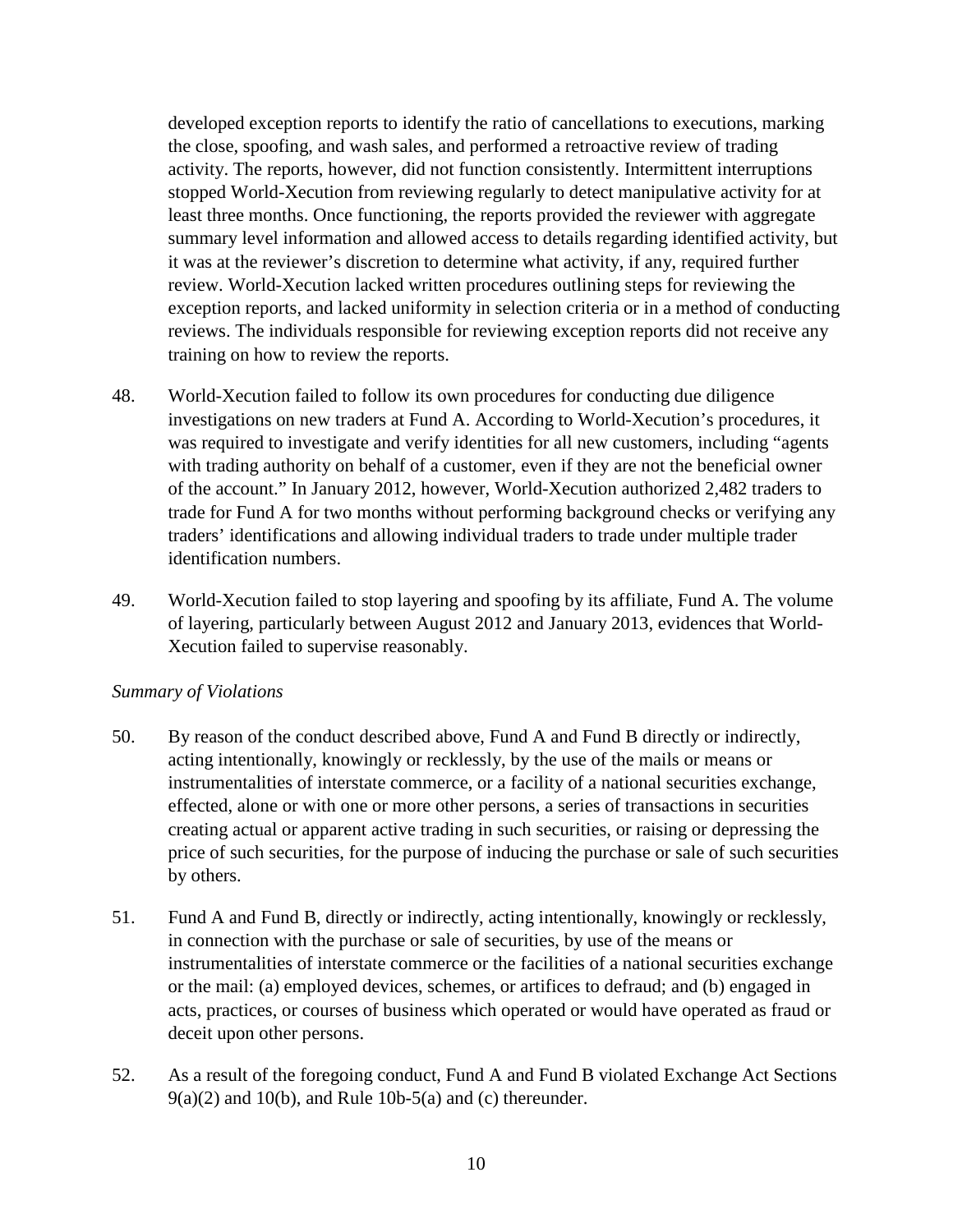- 53. By reason of the conduct described above, Librati directly or indirectly controlled Fund A and Fund B. Accordingly, pursuant to Section 20(a) of the Exchange Act, Librati is liable as a controlling person for Fund A's and Fund B's violations of Sections  $9(a)(2)$  and 10(b) of the Exchange Act, and Rule 10b-5(a) and (c) thereunder. Librati's conduct in controlling persons that violated Sections 9(a)(2) and 10(b) of the Exchange Act and Rule 10b-5(a) and (c) thereunder was willful.
- 54. Pursuant to NYSE Arca Rule 2010, Librati was required to observe high standards of commercial honor and just and equitable principles of trade. As set forth above, Fund A and Fund B knowingly and recklessly engaged in manipulative trading in violation of Exchange Act Sections 9(a)(2) and 10(b), and Rule 10b-5(a) and (c) thereunder. In addition, Fund A and Fund B, in connection with the offer or sale of securities, directly or indirectly, by the use of any means or instruments of transportation or communication in interstate commerce or by use of the mails, engaged in a transaction, practice, or course of business which operated or would have operated as a fraud or deceit upon the purchaser, thereby violating Section  $17(a)(3)$  of the Securities Act. By controlling firms that violated the Exchange Act and the Securities Act, Librati violated NYSE Arca Rule 2010.
- 55. World-Xecution violated NYSE Arca Rule 2010 by knowingly or recklessly rendering substantial assistance to, and thereby aiding and abetting, Fund A's and Fund B's violations of Sections 9(a)(2) and 10(b) of the Exchange Act, Rule 10b-5, and Section 17(a)(3) of the Securities Act.
- 56. By reason of the conduct described above, Librati violated NYSE Arca Rule 2010 by controlling World-Xecution, which violated NYSE Arca Rule 2010 by knowingly or recklessly rendering substantial assistance to and thereby aiding and abetting Fund A's and Fund B's violations of Sections 9(a)(2) and 10(b) of the Exchange Act, Rule 10b-5, and Section 17(a)(3) of the Securities Act.
- 57. World-Xecution failed to reasonably supervise its affiliates' Fund A's and Fund B's orders and trading activity to detect and prevent their manipulative activity, despite numerous red flags that should have alerted World-Xecution to Fund A's and Fund B's layering. By virtue of the foregoing, World-Xecution violated NYSE Arca Rules 11.18 and 2010.
- 58. World-Xecution engaged in conduct inconsistent with just and equitable principles of trade by introducing the order flow, including layering, of its affiliate, Fund A, despite numerous red flags. By virtue of the foregoing, World-Xecution violated NYSE Arca Rule 2010.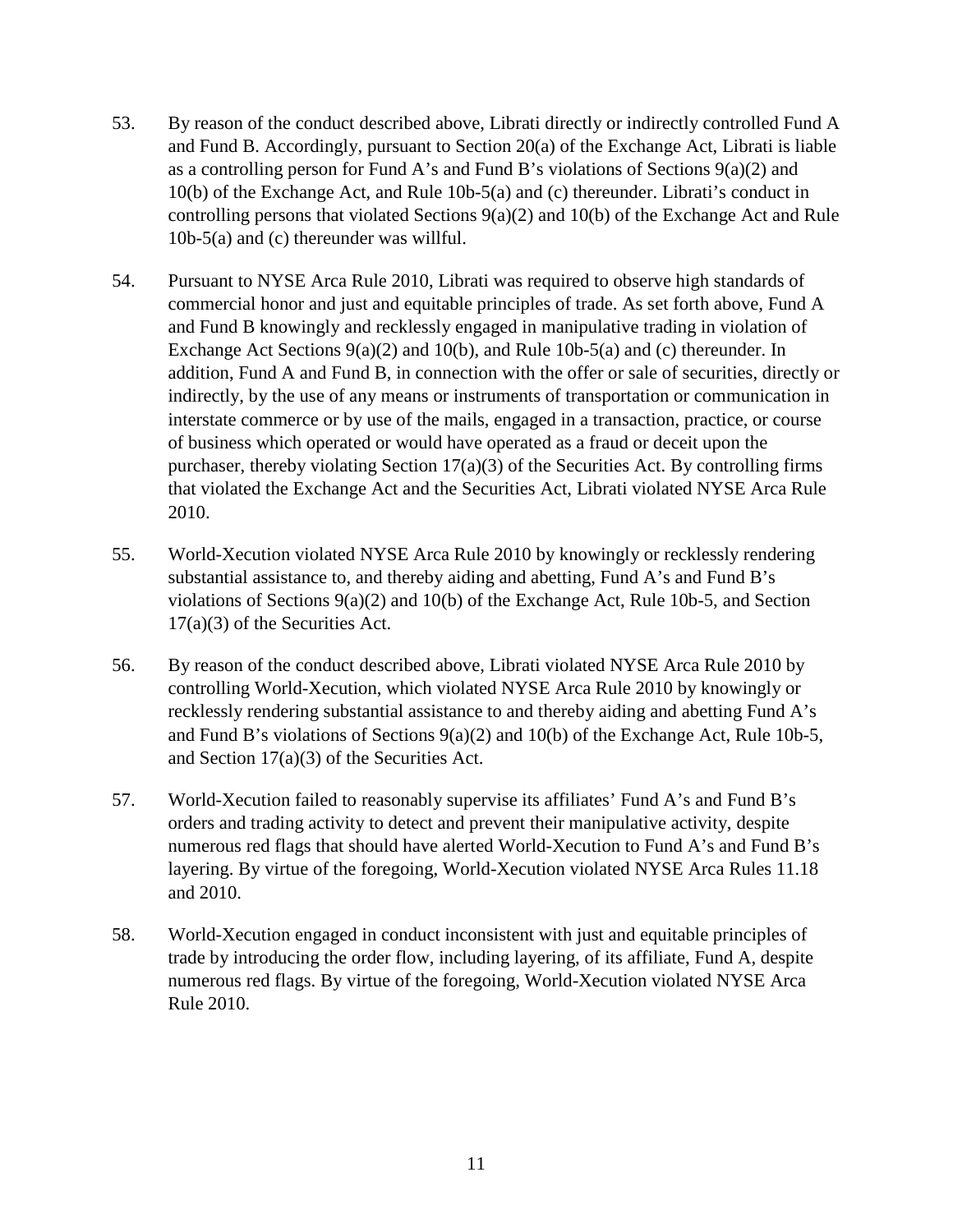### **ORDER**

Simon Librati is liable, pursuant to Section 20(a) of the Exchange Act, for Fund A's and Fund B's violations of Sections 9(a)(2) and 10(b) of the Exchange Act, and Rule 10b-5(a) and (c) thereunder.

Librati was required, pursuant to NYSE Arca Rule 2010, to observe high standards of commercial honor and just and equitable principles of trade. As set forth above, Fund A and Fund B knowingly and recklessly engaged in manipulative trading in violation of Exchange Act Sections 9(a)(2) and 10(b), and Rule 10b-5(a) and (c) thereunder. In addition, Fund A and Fund B, in connection with the offer or sale of securities, directly or indirectly, by the use of any means or instruments of transportation or communication in interstate commerce or by use of the mails, engaged in a transaction, practice, or course of business which operated or would have operated as a fraud or deceit upon the purchaser, thereby violating Section 17(a)(3) of the Securities Act. By controlling firms that violated the Exchange Act and the Securities Act, Librati violated NYSE Arca Rule 2010.

Librati violated NYSE Arca Rule 2010 by controlling World-Xecution, which violated NYSE Arca Rule 2010 by knowingly or recklessly rendering substantial assistance to, and thereby aiding and abetting, Fund A's and Fund B's violations of Sections 9(a)(2) and 10(b) of the Exchange Act, Rule 10b-5, and Section 17(a)(3) of the Securities Act.

SMF Trading, Inc., d/b/a World-Xecution Strategies violated NYSE Arca Rule 2010 by knowingly or recklessly rendering substantial assistance to, and thereby aiding and abetting, Fund A's and Fund B's violations of Sections 9(a)(2) and 10(b) of the Exchange Act, Rule 10b-5, and Section 17(a)(3) of the Securities Act.

World-Xecution failed to reasonably supervise its affiliates' Fund A's and Fund B's orders and trading activity to detect and prevent their manipulative activity, despite numerous red flags that should have alerted World-Xecution to Fund A's and Fund B's layering and spoofing. By virtue of the foregoing, World-Xecution violated NYSE Arca Rules 11.18 and 2010.

World-Xecution engaged in conduct inconsistent with just and equitable principles of trade in violation of NYSE Arca Rule 2010 by introducing the toxic order flow, including layering and spoofing, of its affiliates, Fund A and Fund B, despite numerous red flags.